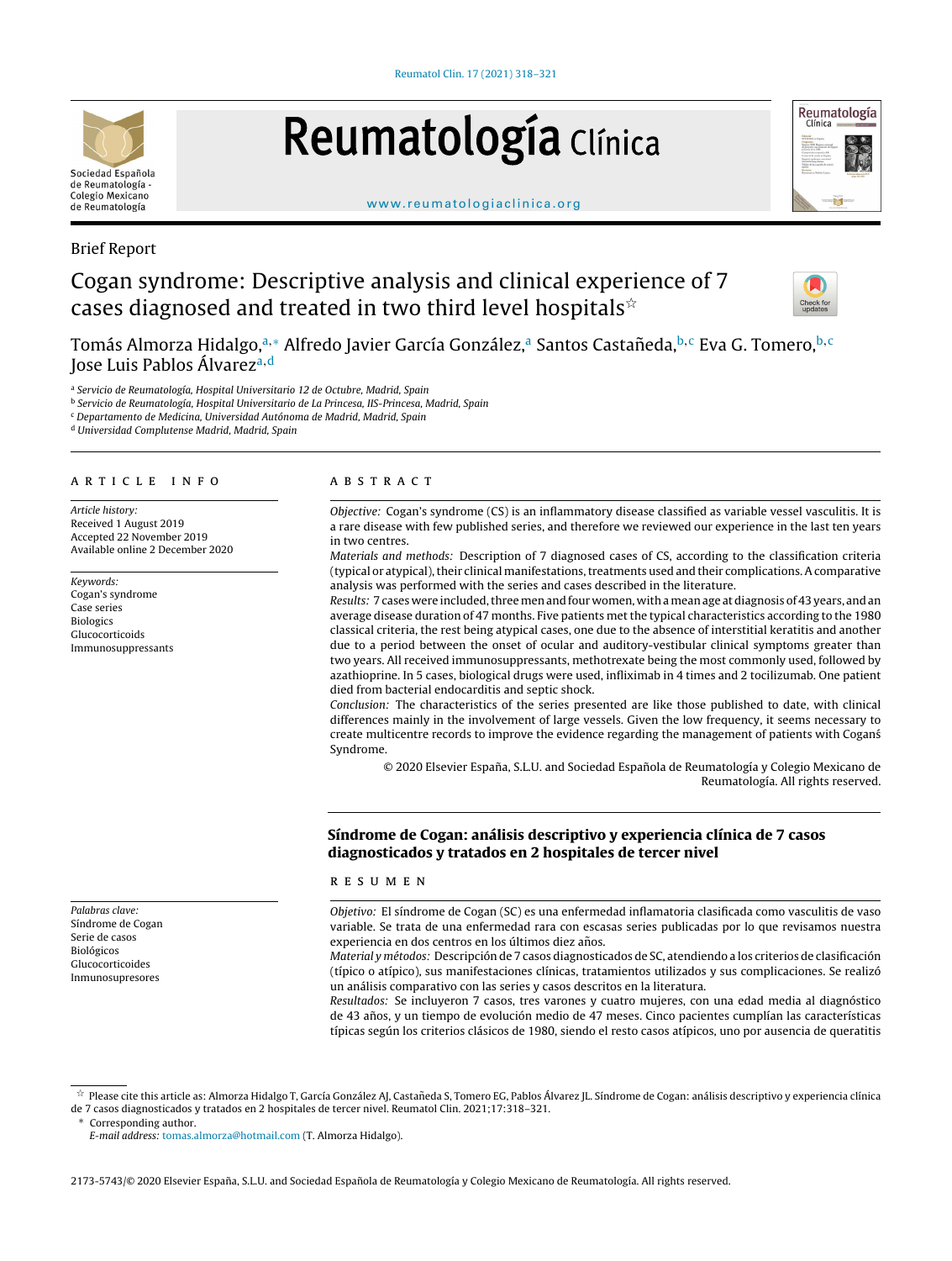intersticial y otro por un periodo entre la aparición de clínica ocular y auditivo-vestibular mayor de dos años. Todos recibieron inmunosupresores, siendo el más utilizado el metotrexato, seguido de la azatioprina. En 5 casos se utilizaron fármacos biológicos:infliximab en 4 ocasiones y en 2 tocilizumab. Un paciente falleció por endocarditis bacteriana y shock séptico.

Conclusión: Las características de la serie presentada son similares a las publicadas hasta ahora, con diferencias clínicas fundamentalmente en la afectación de grandes vasos. Ante la escasa casuística, parece necesario la creación de registros multicéntricos para mejorar la evidencia en cuanto al manejo de pacientes con Síndrome de Cogan.

© 2020 Elsevier España, S.L.U.

y Sociedad Española de Reumatología y Colegio Mexicano de Reumatología. Todos los derechos reservados.

#### Introduction

Cogan syndrome (CS) is an inflammatory disease which was described for the first time in [1](#page-3-0)934 by Morgan and Baymgamer<sup>1</sup> and, later by David G. Cogan in  $1945<sup>2</sup>$  $1945<sup>2</sup>$  $1945<sup>2</sup>$  Classified as variable vessel vasculitis by Chapel-Hill in  $2012<sup>3</sup>$  $2012<sup>3</sup>$  $2012<sup>3</sup>$  it is characterized by ocular, vestibular-auditory and vasculitis symptoms, generally of the large vessels. $4$  This is a rare disease which presents mainly in young C[a](#page-3-0)ucasian males, $<sup>2</sup>$  and may also affect children.<sup>[4](#page-3-0)</sup></sup>

Two well differentiated, typical and atypical  $CS<sup>3</sup>$  $CS<sup>3</sup>$  $CS<sup>3</sup>$  phenotypes have been described within the disease spectrum. The first corresponds to those patients who present with non-syphilitic interstitial keratitis, associated, or not, with conjunctivitis or subconjuntival bleeding; vestibular symptoms similar to Ménière's syndrome with progressive hearing loss up to deafness in months, with an interval between ocular and auditory-vestibular symptoms of under 2 years. Atypical CS is characterised by ocular symptoms without interstitial keratitis or for an interval between auditoryvestibular and ocular symptoms above 2 years.[5](#page-3-0)

The causes of this disease are not well known and there are few pathological or experimental references that lead to the creation of a pathogenic hypothesis.<sup>[3](#page-3-0)</sup> CS is considered to be an immune mediated disease, $6$  but there are no auto-antibodies or markers of clinical use. Due to the low frequency of CS, clinical and therapeutic management of this disease is based on the observations of the few published series.[7](#page-3-0)

#### Material and methods

We carried out a review of the diagnostic codes in the hospital databases of 2 third level centres, which attended to a total population of approximately 800,000 inhabitants between both, to identify the diagnosed CS cases in the last 5 years [\(Table](#page-2-0) 1), creating a descriptive analysis of a retrospective nature.

Age at diagnosis and duration of disease was recorded, together with the main clinical, therapeutic and evaluative aspects, in accordance with the classification criteria.

Auto-antibody profiles found in the patients were described and the data of involvement of large vessels studied through the use of positron emission tomography to computerised tomography (PET/CT) in all patients. The association, described in the literature, with inflammatory bowel disease, <sup>8</sup> and joint involvement were recorded to a lesser extent in the published series.<sup>[9](#page-3-0)</sup>

We then performed a description of treatment used, including steroids, immunosuppressant and biologic treatments, recording the frequency of each of them and the complications associated with them, as well as the most relevant data on evolution and outcomes.

#### Results and discussion

Seven diagnosed cases of CS [\(Table](#page-2-0) 1) were described, 5 of them with the typical phenotype and 2 atypical, due, in one case, to the

absence of interstitial keratitis and in the second to a period of over 2 years before the appearance of the ocular and auditory-vestibular symptoms.

Mean age at diagnosis was 42 years (32-63) with a mean followup from diagnosis of 47 months (7-132). The predominant ocular manifestation was the interstitial keratitis, present in 5 of the 7 cases, and with the additional presence of anterior uveitis in 5 cases (3 of them bilateral), as well as scleritis/epiescleritis in 2 patients, with no conjunctivitis in any case. In previously published series symptoms have been described in the before-mentioned ocular regions, although with a lower proportion of uveitis, and the rest of the symptom percentages being similar to those in our series.<sup>[7,8](#page-3-0)</sup>

All the patients presented with auditory symptoms (deafness or hearing loss), which is in keeping with the published series.<sup>2</sup> [In](#page-3-0) this respect, there was a non response to treatment, with no improvement in the audiometric controls after treatment. The presence of vestibular symptoms (a typical trait of this disease) $2,7,10,11$  were constant, except in one case, where the course of the disease was not as prolonged (7 months from diagnosis), classified as atypical CS.

All patients were studied using PET/CT, with observation of large vessel symptoms in 3 cases, a higher proportion than that descried in the literature<sup>[3,6,10](#page-3-0)</sup> probably related to the systematic search for vascular involvement in our series. Imaging tests for diagnosis or follow-up was not clearly established. In our patients no subsequent complications, such as occlusive phenomena or the development of aneurisms, were recorded.

Three patients presented with joint symptoms, 2 with ankle arthritis, one with sacroiliac joints and another affecting the small joints in the hands. These symptoms presented to a similar extent to that published up until now, where arthromyalgias were described in approximately 15%–35% of cases, depending on the series.<sup>[7,8](#page-3-0)</sup>

One of the patients presented with an intestinal symptom compatible with inflammatory bowel disease (IBD), which was diagnosed through biopsy. The relationship between CS and the presence of IBD has already been reported in previous publications and may be part of the clinical spectrum of CS symptoms, $8,9$  albeit uncommon.

Experimental data exist which describe the presence of class IgG and IgA auto-antibodies aimed against inner ear tissues and corneal tissues in patients with  $CS<sub>6</sub>$ , which present similarities with the SSA/Ro and CD148 auto-antigens. $6,12$  These auto-anti-bodies are not normally used in clinical practice. In some patients with CS, anti-neutrophil cytoplasmic anti-bodies  $ANCA$ <sup>[12](#page-3-0)</sup> have also been described (in our series one of the patients presented with antinuclear anti-bodies by virtue of 1/40, another patient presented with positive anti-To antibodies, and one patient presented with positive anti-PR3 antibodies, with no other clinical symptoms or associated diseases.

Regarding treatments used most frequently in the published series, corticoid therapy is the baseline initial treatment, with frequent use of corticoid pulses. $13,14$  in our series corticoid pulses were used in all cases. In addition to corticotheapy methotrexate was the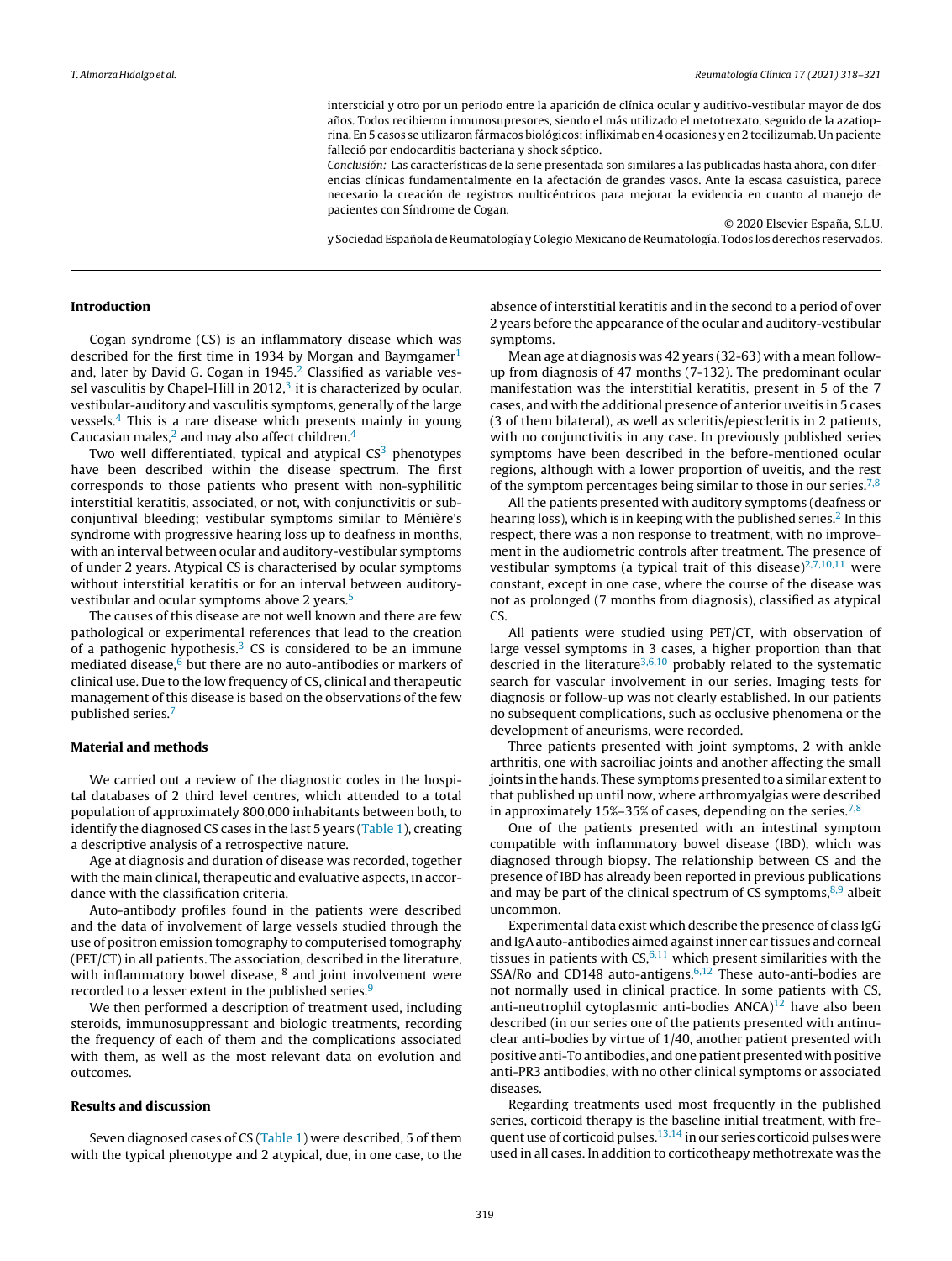<span id="page-2-0"></span>

|--|--|

Description of cases diagnosed with Cogan syndrome in 2 third level hospitals.

| Patient Sex  |          | Age | Age at<br>diagno-<br>sis<br>(years) | Disease<br>dura-<br>tion<br>(months) type) | Phenotype<br>(reasons for<br>atypical          | AA             | symp-<br>toms                                         | Auditory Vestibular Ocular<br>symp-<br>toms   | symptoms                                             | Joint<br>symptoms               | vessel<br>symp-<br>toms                                             | Aorta/large Association<br>with IBD<br>type                        | Corticoid<br>bolus on<br>diagnosis | Systemic<br>treatments<br>received               | Complications                                                                                          | Death (cause)        |
|--------------|----------|-----|-------------------------------------|--------------------------------------------|------------------------------------------------|----------------|-------------------------------------------------------|-----------------------------------------------|------------------------------------------------------|---------------------------------|---------------------------------------------------------------------|--------------------------------------------------------------------|------------------------------------|--------------------------------------------------|--------------------------------------------------------------------------------------------------------|----------------------|
| $\mathbf{1}$ | Man      | 54  | 49                                  | 62                                         | Typical                                        | No             | deaf-<br>ness<br>with<br>cochlear<br>involve-<br>ment | SensorineurReripheral Interstitial<br>Vertigo | keratitis                                            | No                              | Aortitis.                                                           | No                                                                 | Yes                                | 1st line :<br>$CFM + PDN$                        | Chronic HBV carrier.                                                                                   | No                   |
|              |          |     |                                     |                                            |                                                |                |                                                       |                                               |                                                      |                                 | Left<br>carotid                                                     |                                                                    |                                    | 2nd line:<br>MTX + PDN<br>3rd line:<br>$AZA+PDN$ | Ischaemic heart<br>failure.<br>Aortic and mitral<br>valvulopathy.<br>Sensitive-motor<br>polyneuropathy |                      |
|              |          |     |                                     |                                            |                                                |                |                                                       |                                               |                                                      |                                 |                                                                     |                                                                    |                                    | 4th line:<br>IFX + AZA + PDN                     |                                                                                                        |                      |
| 2            | Woman 63 |     | 63                                  | $7\overline{ }$                            | Atypical $(>5$<br>years<br>between<br>regions) | Anti-<br>$Ro+$ | Sudden<br>deaf-<br>ness                               | No                                            | LE anterior<br>Uveitis.                              | No                              | No                                                                  | No                                                                 | Yes                                | 1st line:                                        | Uncontrolled HBP                                                                                       | No                   |
|              |          |     |                                     |                                            |                                                |                |                                                       |                                               | interstitial<br>keratitis                            |                                 |                                                                     |                                                                    |                                    | $AZA+PDN$                                        |                                                                                                        |                      |
|              |          |     |                                     |                                            |                                                |                |                                                       |                                               |                                                      |                                 |                                                                     |                                                                    |                                    | 2nd line:<br>MTX + PDN                           |                                                                                                        |                      |
| 3            | Male     | 48  | 46                                  | 25                                         | Atypical (no<br>interstitial                   | No             | Bilateral<br>Cofosis.                                 | Peripheral Bilateral<br>vertigo               | anterior                                             | Sacroileitis                    | Aortitis                                                            | No                                                                 |                                    | 1st line:                                        | Left facial paralysis.                                                                                 | Yes<br>(endocarditis |
|              |          |     |                                     |                                            | keratitis                                      |                |                                                       |                                               | uveitis.                                             |                                 | abdom-<br>inal<br>aorta).                                           |                                                                    |                                    |                                                  |                                                                                                        | bacteriana)          |
|              |          |     |                                     |                                            |                                                |                | Neurosensory<br>deaf-<br>ness in<br>left ear          |                                               | Bilateral<br>scleritis                               | Arthritis in<br>right ankle     | Iliac<br>arteries                                                   |                                                                    |                                    | CFM + PDN                                        | Mild<br>leuconeutropenia                                                                               |                      |
|              |          |     |                                     |                                            |                                                |                |                                                       |                                               |                                                      |                                 | Common<br>carotids,<br>bifurca-<br>tion and<br>external<br>carotids |                                                                    |                                    | 2nd line:                                        | <b>Steroid Diabetes</b>                                                                                |                      |
|              |          |     |                                     |                                            |                                                |                |                                                       |                                               |                                                      |                                 |                                                                     |                                                                    |                                    | $MTX + PDN$<br>3rd line:                         |                                                                                                        |                      |
| 4            | Woman 48 |     | 42                                  | 73                                         | Typical                                        | 1/40           | ANA+ SensorineurReripheral Bilateral<br>deaf-<br>ness | vertigo                                       | nodular Epi-<br>escleritis.                          | Bilateral<br>ankle<br>arthritis | Aortitis                                                            | No                                                                 | No                                 | TCZ + MTX + PDN<br>1st line:                     | Carpal tunnel<br>syndrome.                                                                             | No                   |
|              |          |     |                                     |                                            |                                                |                |                                                       |                                               | Instertitial<br>keratitis.<br>LE anterior<br>uveitis |                                 |                                                                     |                                                                    |                                    | $AZA + DZC$                                      | Mild hypertransami-<br>nasemia.<br>Episodic<br>lymphopenia                                             |                      |
| 5            | Male     | 35  | 34                                  | 15                                         | Typical                                        | No             | Left<br>sen-<br>sorineu-<br>ral<br>deaf-<br>ness      | vertigo                                       | Peripheral Interstitial<br>keratitis.                | No                              | No                                                                  | Ileitis<br>terminal<br>Crohn like<br>foot-and-<br>mouth<br>disease | Yes                                | 1st line:                                        | Mild hypertransami- No<br>nasemia                                                                      |                      |
|              |          |     |                                     |                                            |                                                |                |                                                       |                                               | Bilateral<br>anterior                                |                                 |                                                                     |                                                                    |                                    | $MTX + PDN$                                      |                                                                                                        |                      |
|              |          |     |                                     |                                            |                                                |                |                                                       |                                               | unveils                                              |                                 |                                                                     |                                                                    |                                    | 2nd line:<br>IFX + MTX + PDN                     |                                                                                                        |                      |
|              |          |     |                                     |                                            |                                                |                |                                                       |                                               |                                                      |                                 |                                                                     |                                                                    |                                    |                                                  |                                                                                                        |                      |